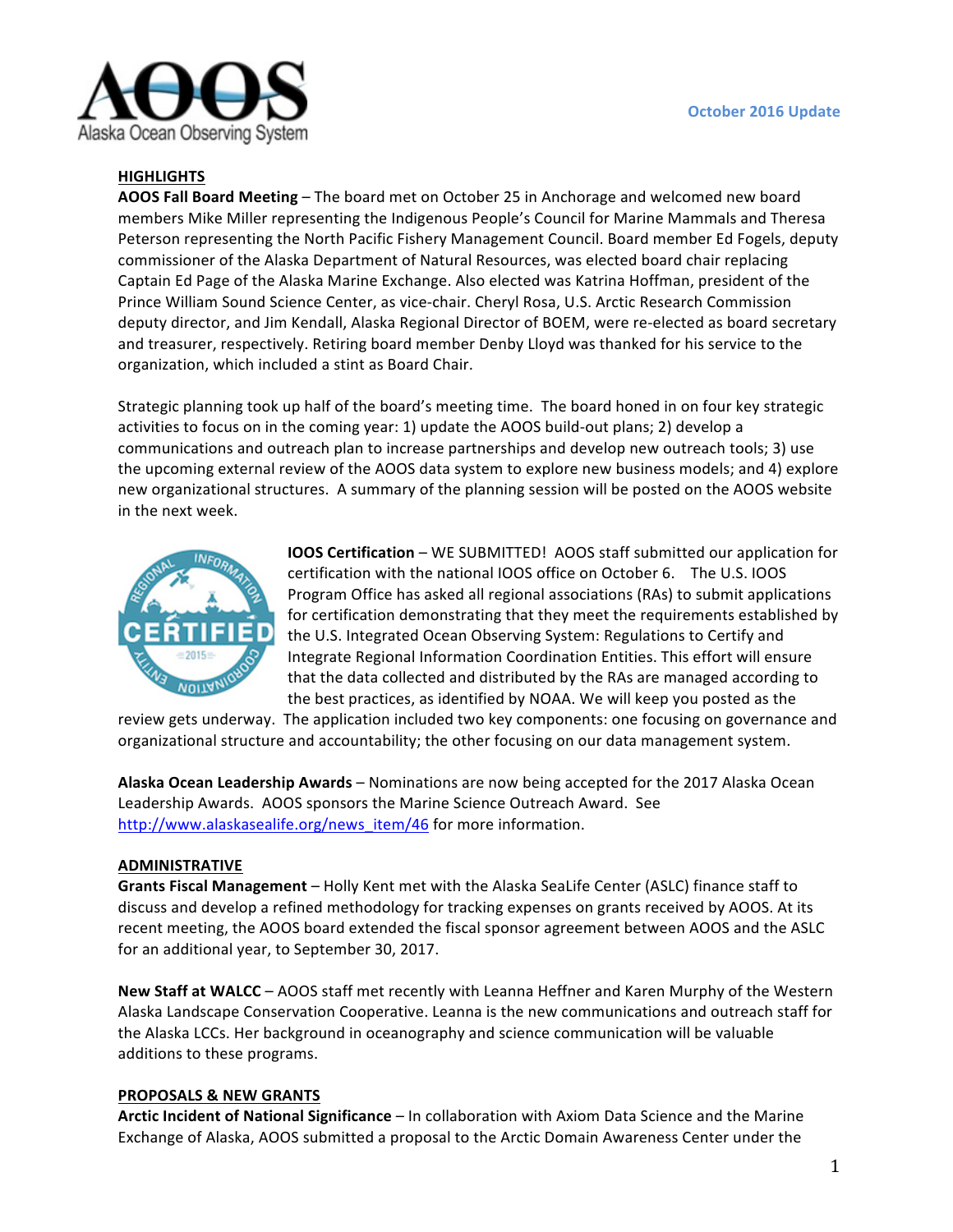theme of Mitigating Arctic Environmental Hazards. The proposed project uses vessel tracking data to prioritize bathymetric surveying in a rapidly changing Arctic.

**Gulf Research Program** – AOOS, Axiom and Steve Braund and Associates received word that their proposal entitled *Synthesizing AIS ship tracking data, GNOME oil spill model results, and subsistence use information into a unique, interactive tool to aid research and planning in coastal communities bordering the Alaska Beaufort Sea* has been funded by the National Academy of Science's Gulf Research Program.

**Other funding** – AOOS also received the following funds, that were included in our most recent cooperative agreement with NOAA: \$15,000 a year for two years for Alaska Ocean Acidification Network outreach activities; \$65,000 from USGS for Axiom to develop a geospatial data portal; \$74,278 from BOEM for Axiom to integrate and ingest WRF model and metocean data and make them available through the AOOS data portal; and \$250,000 from the National Weather Service to support development of alternative water level observations. A proposal to support up to 5 years of data management services for the *Exxon Valdez* Oil Spill Trustee Council's two long term research and monitoring programs (Gulf Watch Alaska and Herring Research and Monitoring) is being considered by the EVOSTC November 3.

## **MEETINGS & CONFERENCES**

**Consortium for Ocean Leadership -** Molly attended COL's 2-day meeting in Washington DC October 27-28. Molly serves as a trustee and is participating in the ocean observing and public policy committees. The meeting was preceded by an industry forum held on October 26 that focused on "Sound in the Sea."

**Arctic Council Event** – AOOS co-hosted with NERACOOS (Northeastern Regional Association for Coastal and Ocean Observing Systems) a public event on October 4 in conjunction with the Arctic Council's most recent meeting in Portland Maine. The event, called "One Arctic: Pacific to Atlantic Connections," featured two Alaska presentations by Dr. Larry Hinzman and Dr. Peter Winsor, both of University of Alaska Fairbanks. Alaska Congressman Don Young and Maine Congresswoman Chellie Pingree both delivered opening remarks. Molly also participated on October 5 in the Maine-Alaska roundtable discussion hosted by the Institute of the North.

Alaska Marine Science Symposium – AOOS staff are all helping with planning for the 2017 AMSS, January 23-27 (see www.amss.nprb.org). Molly is coordinating keynote and plenary speakers and Holly is working with the Communicating Ocean Science Workshop committee to develop a series of breakout sessions for the workshop. Molly and Carol are both helping review abstract submissions.



*Shorezone imagery from Cook Inlet* 

**Shorezone Annual Meeting** – Holly attended the two-day annual meeting on October 12-13 to get updates on the progress of the Shorezone project. The project has almost completed imaging the entire coastline of Alaska. This aerial imagery is then used for the interpretation and integration of geological and biological features of the intertidal zone and nearshore environment. Project staff are now developing a schedule for reimaging the parts of the Alaska coastline that were initially done with older technology in order to upgrade the images and document changes. More information on the mapped habitat characteristics and access to data layers in the

portal can be found here. The Ocean Data Explorer also allows users to view and download the high definition still and video images here.